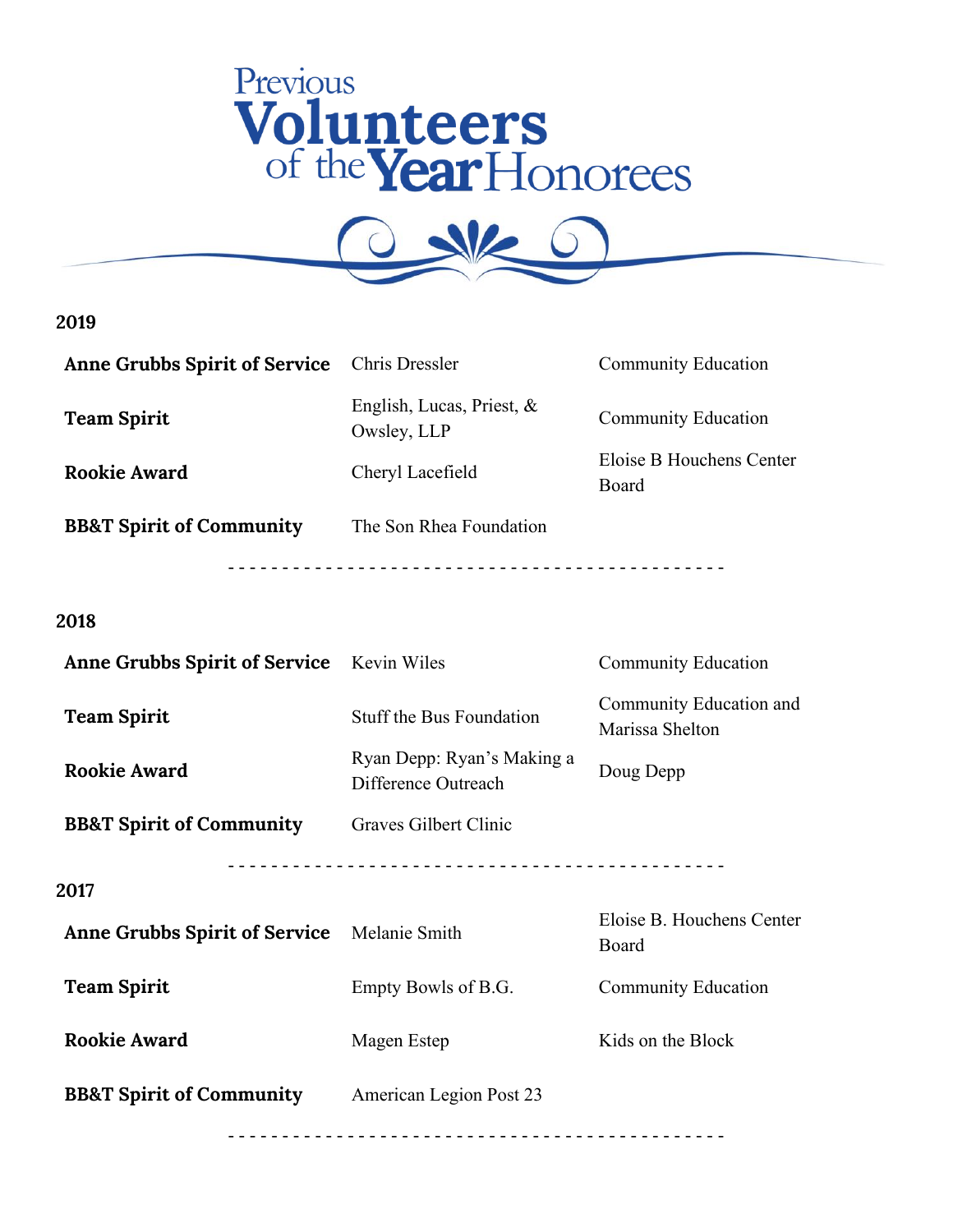| <b>Anne Grubbs Spirit of Service</b>       | Ernie Phelps                                              | New Beginnings Therapeutic<br>Riding                   |
|--------------------------------------------|-----------------------------------------------------------|--------------------------------------------------------|
| <b>Team Spirit</b>                         | <b>Saturday Meals</b>                                     | Bill Oldham                                            |
| <b>Rookie Award</b>                        | Presley Nash                                              | <b>Community Education</b>                             |
| <b>BB&amp;T Spirit of Community</b>        | Chick-Fil-A                                               |                                                        |
| 2015                                       |                                                           |                                                        |
| <b>Anne Grubbs Spirit of Service</b>       | Joshua Smith                                              | <b>Community Education</b>                             |
| <b>Team Spirit</b>                         | BG Police Dept. Chaplains                                 | <b>BG Police Department</b>                            |
| <b>Rookie Award</b>                        | Joanna Simmerman                                          | Southern Ky. PAC                                       |
| <b>BB&amp;T Spirit of Community</b>        | Crocker Law Firm                                          |                                                        |
| 2014                                       |                                                           |                                                        |
| Anne Grubbs Spirit of Service Barbara Imel |                                                           | Hospice of Southern KY                                 |
| <b>Team Spirit</b>                         | <b>American Red Cross</b><br><b>Disaster Action Teams</b> | <b>American Red Cross</b>                              |
| <b>Rookie Award</b>                        | <b>Celebration Cakes</b>                                  | Family Enrichment Center                               |
| <b>BB&amp;T Spirit of Community</b>        | Houchens Industries                                       |                                                        |
| 2013                                       |                                                           |                                                        |
| <b>Spirit of Service</b>                   | <b>Smiths Grove</b><br><b>Feeding Ministry</b>            | <b>Community Action RSVP</b>                           |
| <b>Team Spirit</b>                         | <b>Produce Posse</b>                                      | Community Action/Franklin<br><b>Community Services</b> |
| <b>Rookie Award</b>                        | Catrina & Tianna Poole                                    | <b>WEHS Youth Services Center</b>                      |
| <b>BB&amp;T Spirit of Community</b>        | Kohl's                                                    |                                                        |
|                                            |                                                           |                                                        |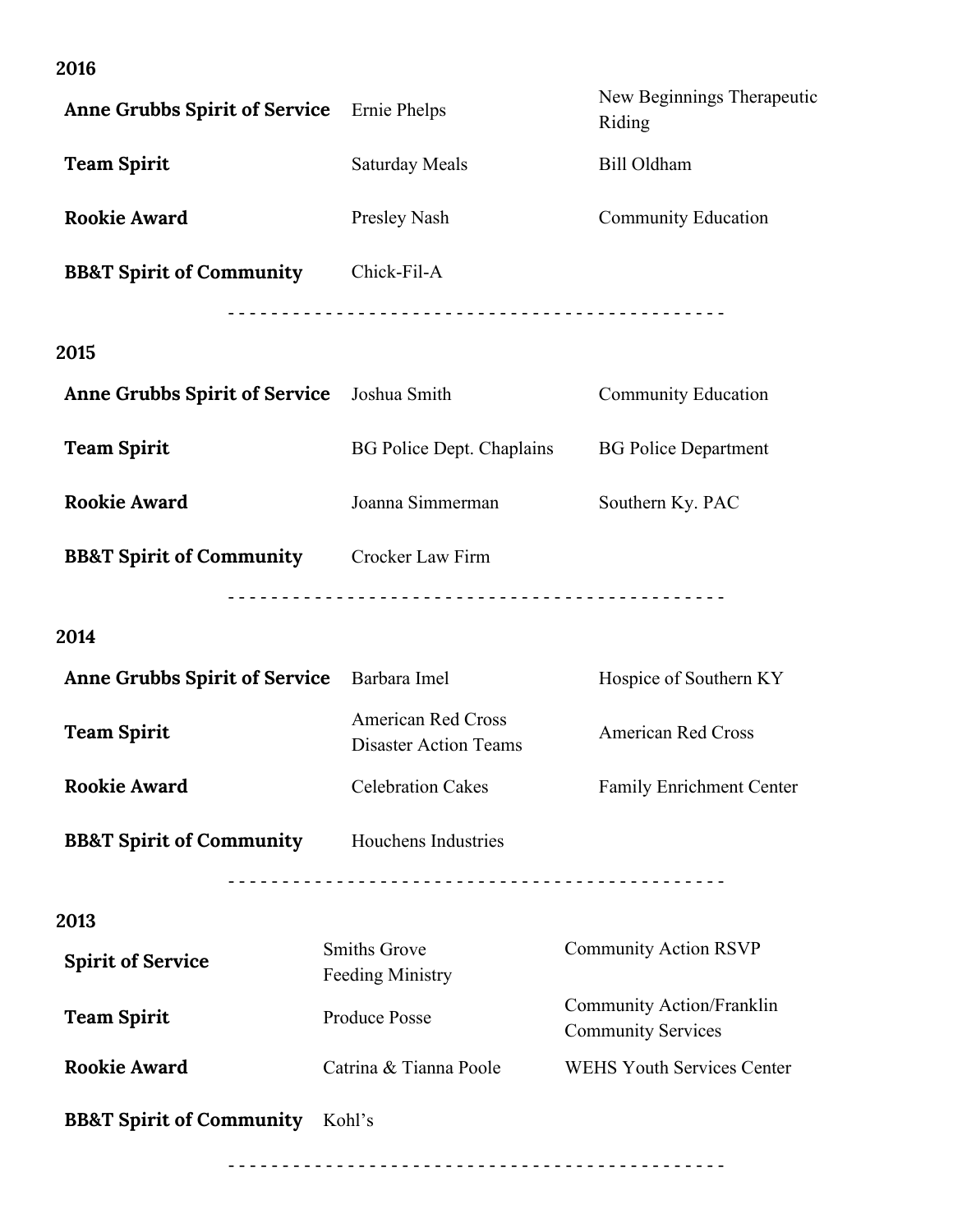| <b>Spirit of Service</b>            | Gloria Peach<br>B.R. L-T Ombudsman                                    |                              |
|-------------------------------------|-----------------------------------------------------------------------|------------------------------|
| <b>Team Spirit</b>                  | Simpson Co. Schools RSVP<br>& Simpson Co. Community<br>Services       | <b>Community Action RSVP</b> |
| <b>Rookie Award</b>                 | KidsStuffAroundTown.com<br>Kiwanis Youth Leadership                   |                              |
| <b>Organization Award</b>           | Sunny 16 Camera Club<br><b>Community Education</b>                    |                              |
| <b>BB&amp;T Spirit of Community</b> | Tony Rose/Sam 100.7                                                   |                              |
| 2011                                |                                                                       |                              |
| <b>Spirit of Service</b>            | Eloise B. Houchens Center<br>Martha Morgan                            |                              |
| <b>Team Spirit</b>                  | <b>Foster Grandparents</b>                                            | <b>Community Action FGP</b>  |
| <b>Rookie Award</b>                 | Sydney Howell                                                         | Community Education          |
| <b>Organization Award</b>           | Omega Phi Alpha                                                       | <b>Community Education</b>   |
|                                     | <b>BB&amp;T Spirit of Community</b> Scott Thompson, Thompson Trophies |                              |
| 2010                                |                                                                       |                              |
| <b>Spirit of Service</b>            | <b>Bill Schlict</b>                                                   | <b>American Red Cross</b>    |
| <b>Team Spirit</b>                  | <b>Logan County RSVP</b>                                              | Community Action             |
| <b>Rookie Award</b>                 | Jerry & Barbara Bray                                                  | Community Action             |
| <b>Organization Award</b>           | Hill's Pet Nutrition<br><b>Community Education</b>                    |                              |
| <b>BB&amp;T Spirit of Community</b> | Mitchell Rickman,<br>Rickman Pottery                                  |                              |

- - - - - - - - - - - - - - - - - - - - - - - - - - - - - - - - - - - - - - - - - - - - - -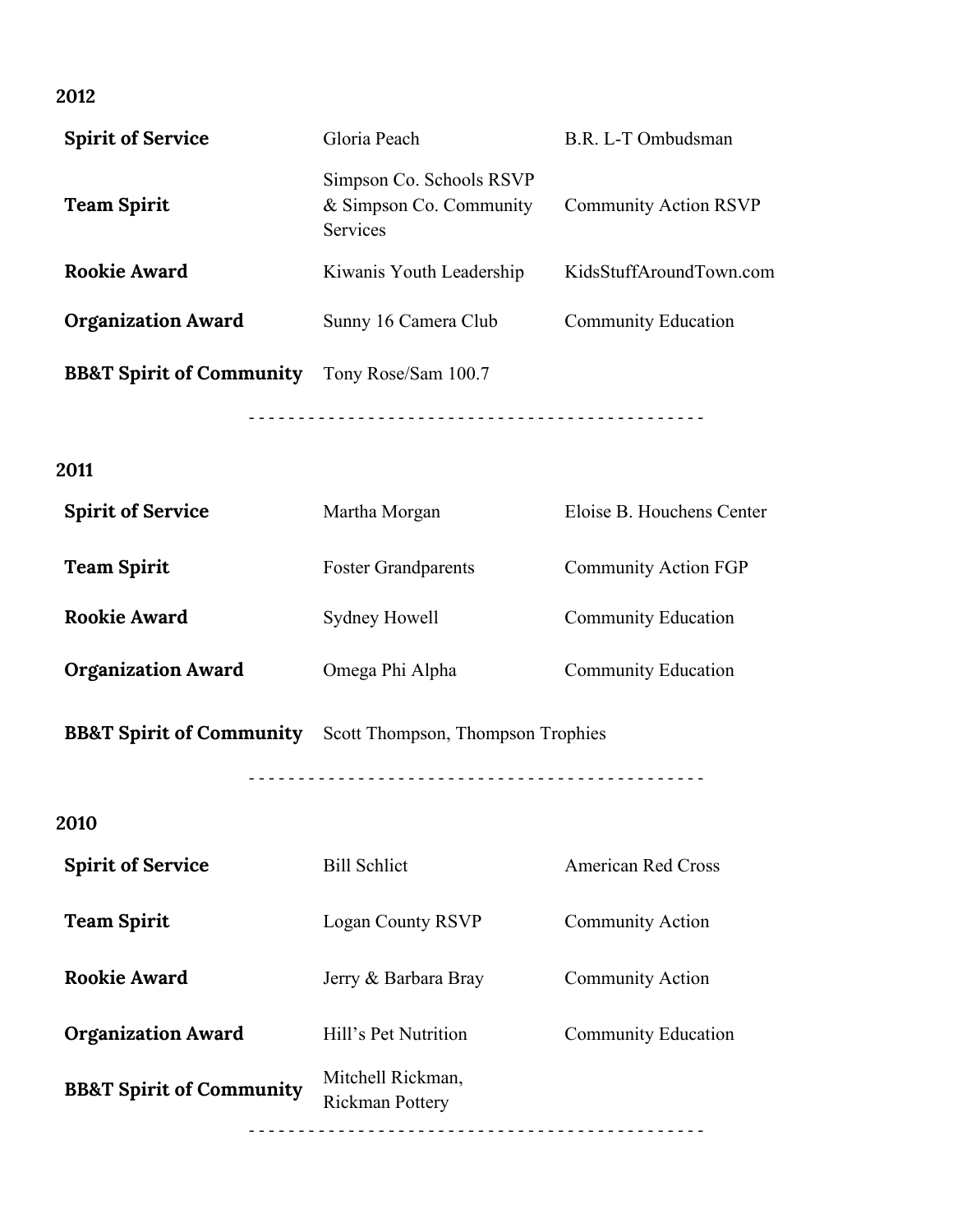| <b>Spirit of Service</b>                                              | Kelly Wiseman                                                      | Junior Achievement                               |
|-----------------------------------------------------------------------|--------------------------------------------------------------------|--------------------------------------------------|
| <b>Team Spirit</b>                                                    | American Legion Post 23<br><b>Hunters Crossing</b><br>Neighborhood | <b>AARP</b><br><b>WCHS Youth Services Center</b> |
| <b>Rookie Award</b>                                                   | Rachel Baumgardner<br><b>CHC</b> Free Clinic                       |                                                  |
| <b>BB&amp;T Spirit of Community</b> Cambridge Market                  |                                                                    |                                                  |
| 2008                                                                  |                                                                    |                                                  |
| <b>Spirit of Service</b>                                              | Fannie Anders                                                      | <b>Community Action</b>                          |
| <b>Team Spirit</b>                                                    | BG/WC AARP Ch. 1969                                                | Donna Woods                                      |
| <b>Rookie Award</b>                                                   | Christine Huntington                                               | <b>CASA</b>                                      |
| <b>BB&amp;T Spirit of Community</b> WBKO                              |                                                                    |                                                  |
| 2007                                                                  |                                                                    |                                                  |
| <b>Spirit of Service</b>                                              | Hugo Becker                                                        | <b>CASA</b>                                      |
| <b>Team Spirit</b>                                                    | Community Greeters/<br>Newcomers Club                              | <b>Community Education</b>                       |
| <b>Rookie Award</b>                                                   | Nell Ruth Hill                                                     | <b>Salvation Army</b>                            |
| <b>BB&amp;T Spirit of Community</b> BB&T                              |                                                                    |                                                  |
| 2006                                                                  |                                                                    |                                                  |
| <b>Spirit of Service</b>                                              | Dona Goolsby<br><b>BJ</b> Davis                                    | Community Action<br>Warren East Middle           |
| <b>Family Award</b>                                                   | Cora Jane & Col. Robert<br>Spiller                                 | <b>Community Education</b>                       |
| <b>Rookie Award</b>                                                   | <b>Riley Miller</b>                                                | <b>WKU ALIVE Center</b>                          |
| <b>BB&amp;T Spirit of Community</b> Teresa Blair, Teresa's Restaurant |                                                                    |                                                  |
|                                                                       |                                                                    |                                                  |